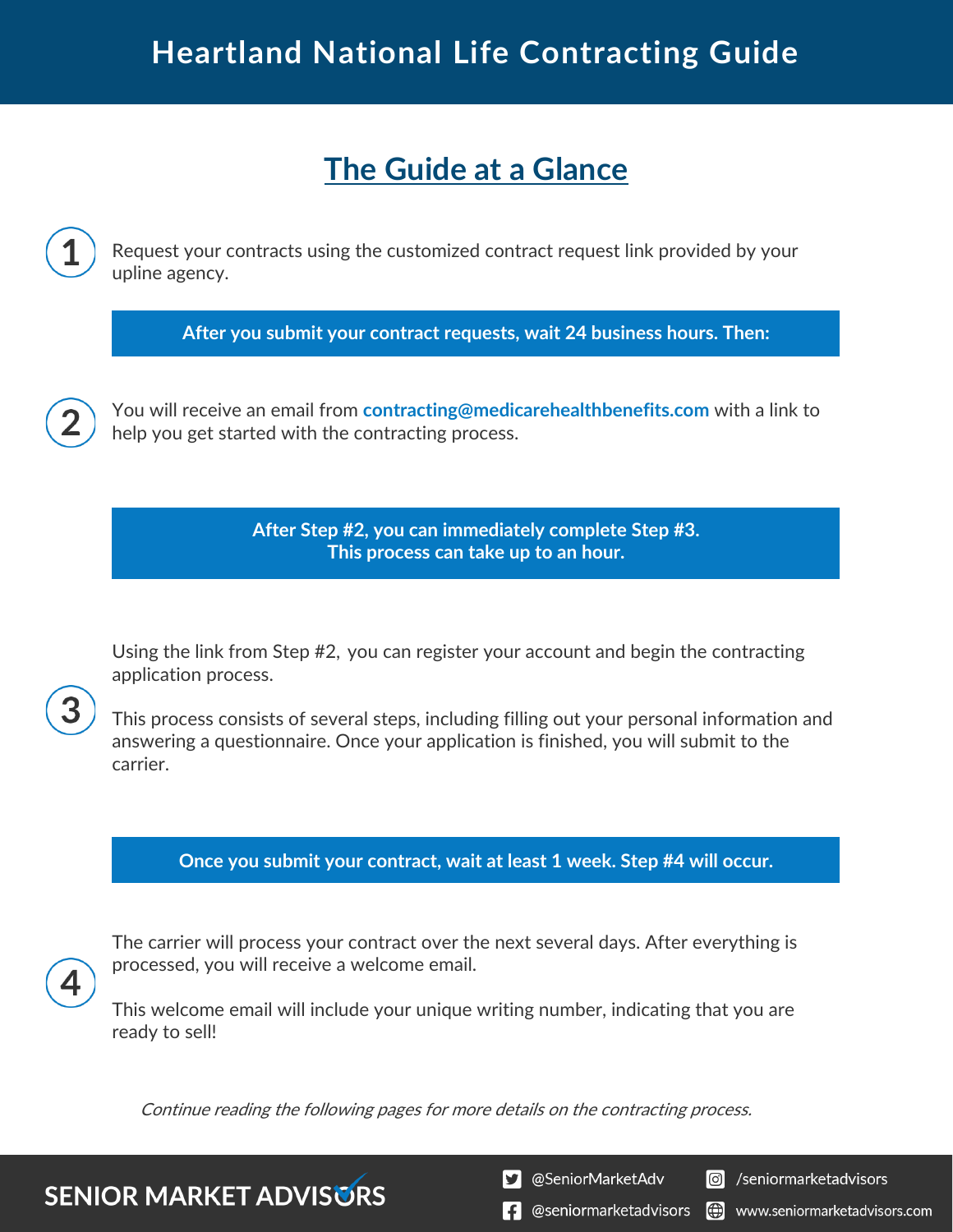## **Heartland National Life Contracting Guide**

The email address that the Heartland National Life contracting invitation will be coming from is:

**- contracting@medicarehealthbenefits.com –**

The subject line will read, "**Heartland National Life eContract Invitation – from Jeffrey Pitta.**"

| Thanks for your interest in Heartland<br><b>National Life!</b>                                                                                                                                                                                                                                                |
|---------------------------------------------------------------------------------------------------------------------------------------------------------------------------------------------------------------------------------------------------------------------------------------------------------------|
| Dear Anna Rothhaar,                                                                                                                                                                                                                                                                                           |
| We are excited you have chosen to share your talents and drive for success<br>with us.                                                                                                                                                                                                                        |
| We are highly selective of our representatives, allowing us to focus on how<br>we can help you. Our first goal is to help you write business as soon as you<br>are contracted. Through education, sales tools, and technology, we provide<br>personalized service and support to help you grow your business. |
| The commission level being offered to you is GA1. You can view the<br>commission schedules for that level using the links below:                                                                                                                                                                              |
| • Medicare Supplement<br>• Hospital Indemnity                                                                                                                                                                                                                                                                 |
| Click the link below to begin your quick and easy appointment process.                                                                                                                                                                                                                                        |
| <b>Begin Application</b>                                                                                                                                                                                                                                                                                      |
|                                                                                                                                                                                                                                                                                                               |

Click on the link that is provided to you in the email that says begin application. This will take you to the registration page.

| <b>Register</b>  | Create a new account.                 |  |
|------------------|---------------------------------------|--|
| Email            |                                       |  |
| Username         |                                       |  |
| Password         |                                       |  |
| Confirm password |                                       |  |
| Register         | <b>Already Registered? Login Here</b> |  |

**SENIOR MARKET ADVISURS** 

S @SeniorMarketAdv

(.) www.seniormarketadvisors.com